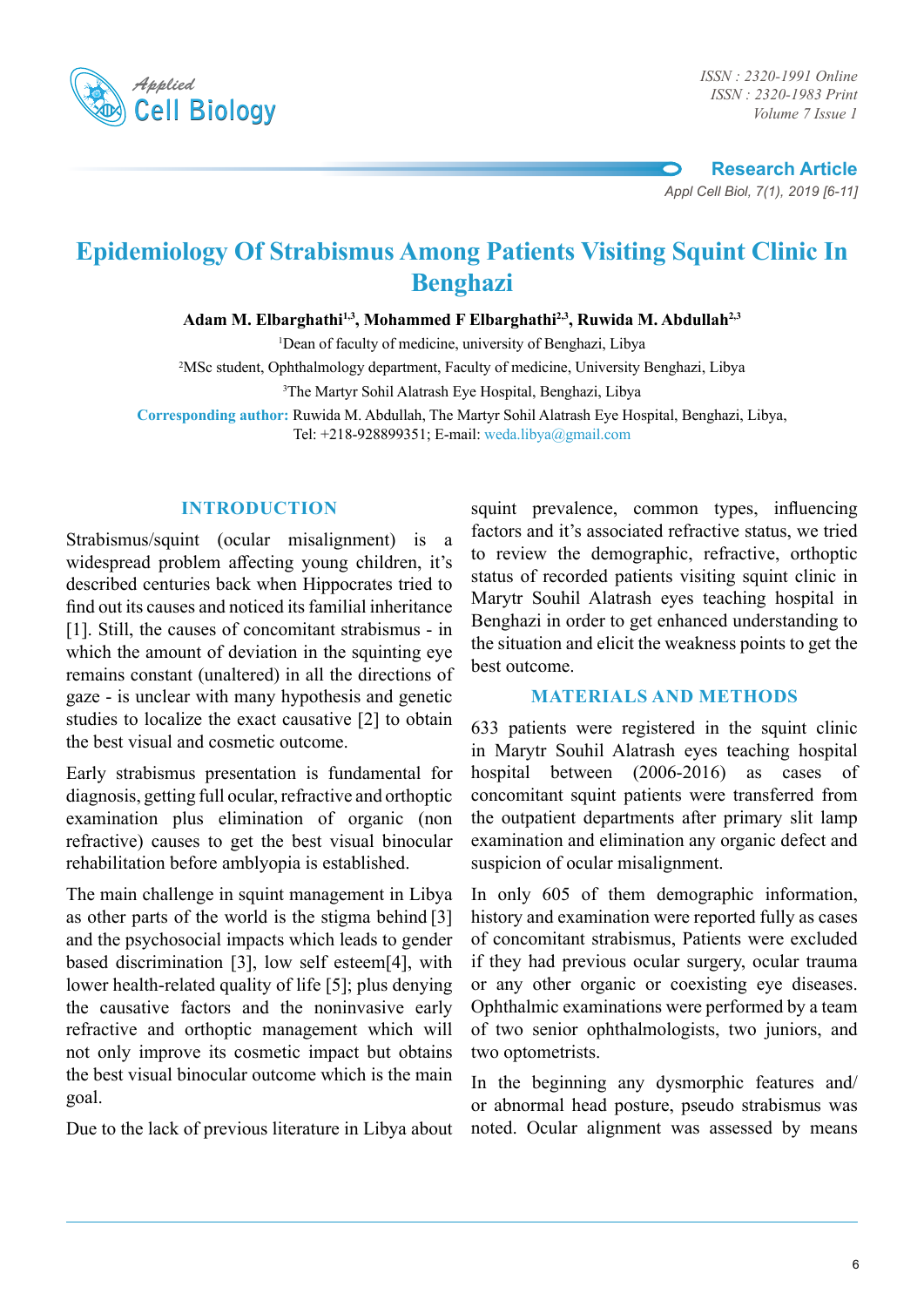#### **Research Article**

of Hirschberg test, the cover-uncover test and the alternate cover test with fixation targets at both 33 cm (near) and 6 meters (distant) . Binocular and monocular ocular movements was assessed at nine diagnostic positions of gaze. If strabismus was noted, a prism cover test was performed to detect the degree of misalignment.

Patients had the measurement of refractive error using an autorefractor (TOPCON) under cycloplegic conditions plus retinoscopy. One drop of topical 1.0% cyclopentolate for children over 5 years, was administered to each eye twice at 10-minute intervals. Fifteen minutes later, a third drop of cyclopentolate was administered. In children younger than 5 years Atropine 1% was used three times a day three days prior to examination ; refractive errors were reported if any and their spherical equivalent was calculated (spherical equivalent (SE) =sphere  $+1/2$ cylinder) . Detailed dilated fundus examination was done too by direct or indirect ophthalmoscopy to eliminate any defects .Spectacles were prescribed once required, occlusion therapy was advised to eliminate amblyopia with different protocols[6,7], went into regular follow up according to the age and amblyopia risk till getting best visual outcome, other cases were referred for surgical intervention when essential.

Data was entered and analyzed on SPSS version 23.00 Quantitative variables were presented as mean and standard deviation. Qualitative variables were presented in terms of frequency and percentages.

#### **RESULTS**

#### **Age at Presentation**

Patients ages ranged between 3 months and 24years (Figure 1), 76.5% (463) of them were presented to the squint clinic seeking management before six years of life, 41.5% (251) of them presented between 3and 6 years of age, the mean age of presentation was =5.076, SD (Standard Deviation)  $\pm$  3.4127, and the mode age was 4.

#### **Gender and Presentation**

52.4% (317) of patients registered were females, female :male ratio was 1.1:1, boys were presented earlier with mean age  $4.757$  SD $\pm$  2.9834 (Figure 2),while girls presented later with a mean age of  $=$  5.366 SD  $\pm$ 3.7417 (Figure 3).



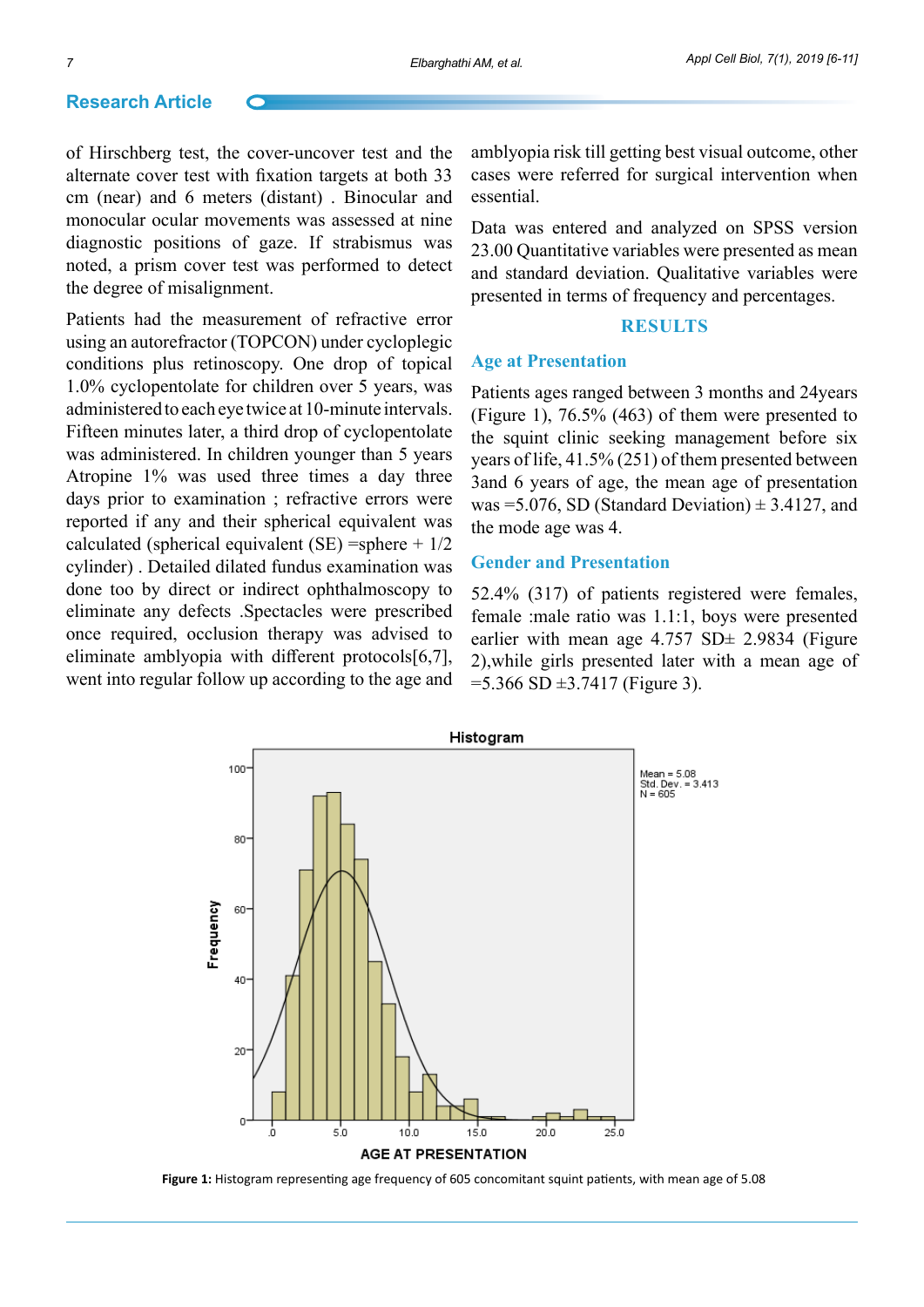# **Research Article**



**Figure 2:** Histogram representing frequency of 288 male patients ages, with a mean age of 4.76 years.



**Figure 3:** Histogram representing frequency of 317female patients ages, with a mean age of 5.37 years.

#### **Squint Presentation**

Esotropia represents 86.4%of the cases, constant type was the most common with 57.5 % (348), while alternative type represents 28.9% of the cases both of them had nearly equal presentation

in both sex. Apparent squint was seen only in 10 cases (1.7%), exotropia was presented in 10.7% of the cases 6.9% of them were of alternative element. This gives esotropia to exotropia ratio of 8.075:1 (Figure 4) .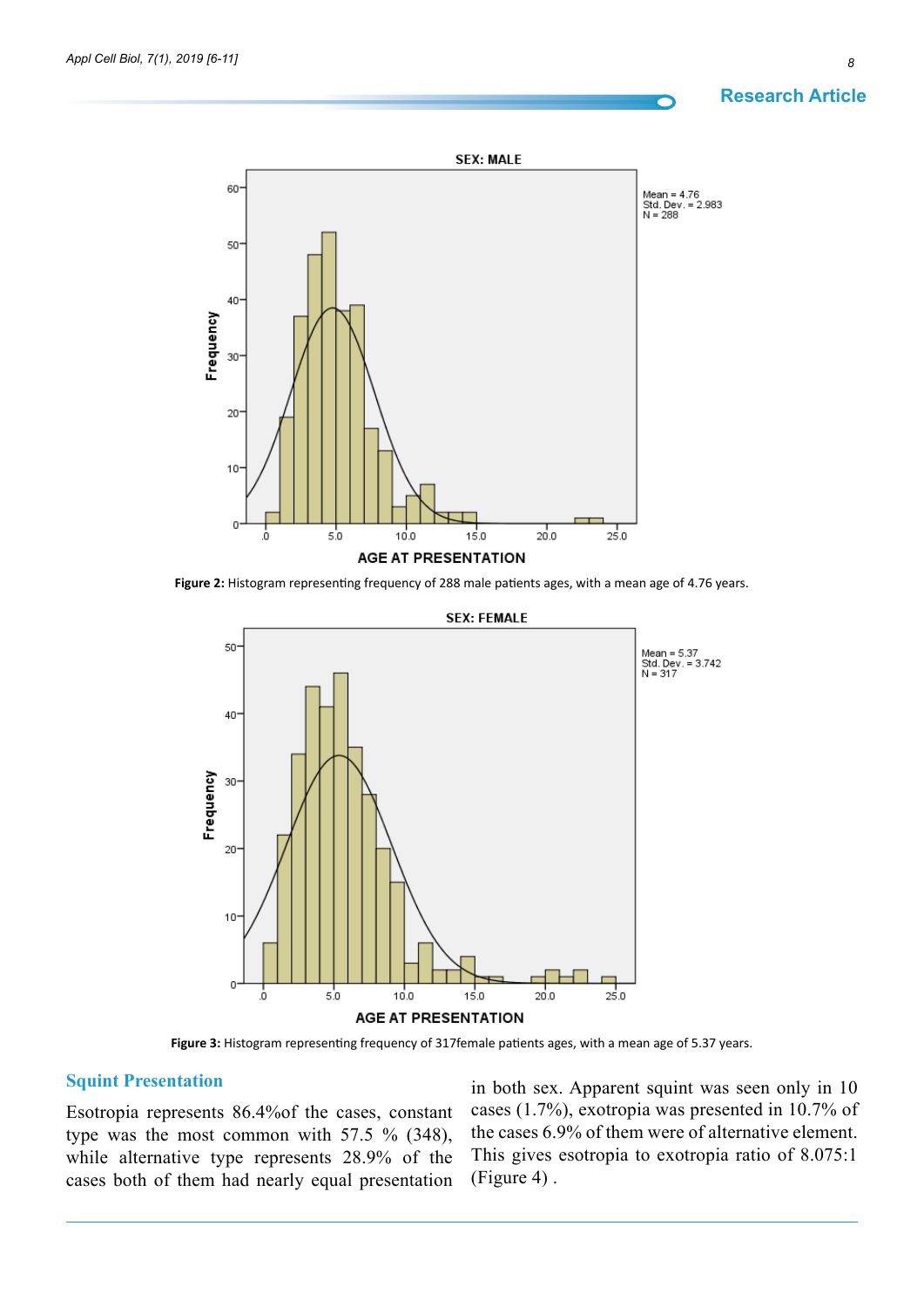### **Research Article**



**Figure 4:** frequency of different types of concomitant squint

Only in two cases hyperphoria was noted, and the same number for A&V patterns.

### **Refractive Errors Spherical Equivalent**

Hypermetropia was the most prevalent (79%) refractive error among concomitant squint patients, while myopia was the least seen in only 6.9%, and 14 % were emmetropes, there was no sex preference in all types of refractive errors (Table1) .

| <b>Refractive errors</b> | Female    |         | Male             |         |
|--------------------------|-----------|---------|------------------|---------|
|                          | Frequency | Percent | <b>Frequency</b> | Percent |
| Emmetropia               | 42        | 13.2    | 43               | 14.9    |
| Hypermetopia             | 249       | 78.5    | 229              | 79.5    |
| Myopia                   | 26        | 8.2     | 16               | 5.6     |
| Total                    | 317       | 100.0   | 288              | 100.0   |

**Table 1:** refractive errors presentation in different sex groups

## **Family History and Consanguinity**

63.6% (385) of the patients denied any family history of squint, and 81% (490) of them denied any history of consanguinity too, hypermetropia was the commonest refractive error in case of positive and negative family history and with almost identical presentation of 80%, 78.4% respectively.

In case of positive family history only 35.9% of the cases had history of consanguinity, and 64.1% denied.

### **DISCUSSION**

Previous population-based studies of childhood strabismus had recognized a strong link between refractive errors and concomitant squint [2,3], records about Libya was unremarkable beside the current conflicts in Libya and Benghazi specially many records were lost and irregular follow up, it was worthy to review the demographic records and study the risk factors and the situation to improve management and get the finest visual and binocular outcome and eradicate amblyopia .

Six hundred and five patients were registered in Marytr Souhil Alatrash eyes teaching hospital squint clinic 52.4% were females with no much gender disparity (1.1:1) matching previous research from Vellore [3] of 1.2:1 female to male ratio, 76.5% of them were presented before 6 years (mean age 5.076, SD=3.4127) which is near the critical time to eliminate the amblyopic jeopardy (6) on the other hand gender based disparity was obvious in presentation with mean age of 4.757 (±2.9834 SD), 5.366 (±3.7417SD) for males and females respectively, this significant gender diversity was also noted previously claiming that female patients are brought for management later not to inherent social implications and seeking a cosmetic solution mainly [3,8] .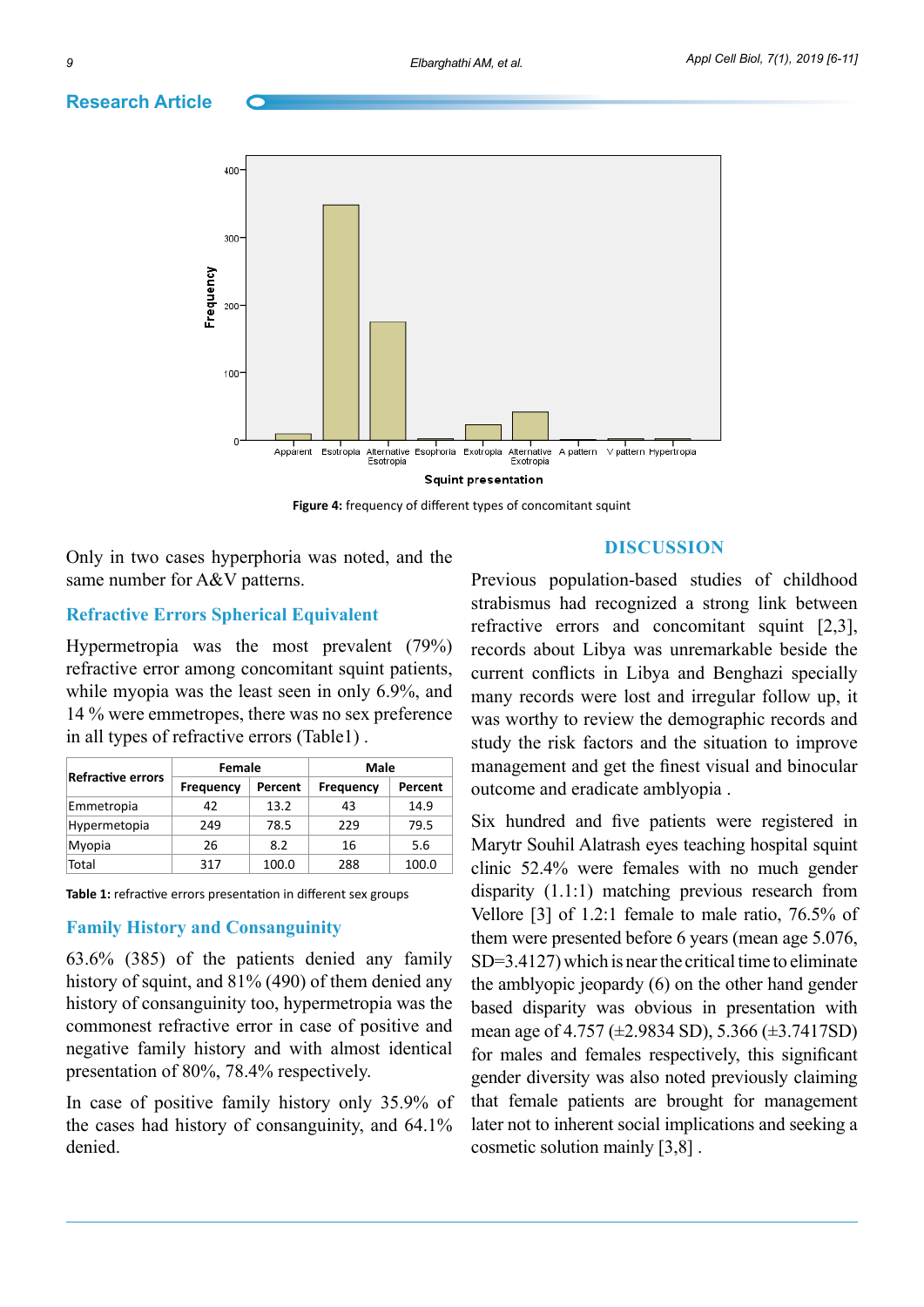Although concomitant convergent squint is more prevalent with hypermetropia [9,10,11]. hypermetropia could be used also as a predictor more than emmetropia .In our study we found that hypermetropia and esotropia were most prevalent among concomitant squint patients this is going with results from Pakistan[3] Saudi Arabia [13], Italy [14], Ethiopia and Nigeria [3,17,18], on the other hand myopia was the least prevalent with 6.9% (8.075 :1) of the cases ;this is totally contrasting the ChiaA et al [15] study where myopia: hypermetropia represents 7:1 and Yekta A (16) and also extotropia in contrast to our data where convergent squint predominates, this could be answered by the difference in ethanic races (13) between Caucasian and Asian race .

Family history of strabismus was denied in 63.6% of the cases and consanguinity too as in previous record (3), this can't be counted a reliable indicator as we mentioned earlier about the negative attitude regarding squint in community and denial is predicted too, although previous studies used both hypermetropia and family history as a srong predictor of hypermetropia .

#### **Conclusion**

In patients recorded in Marytr Souhil Alatrash eyes teaching hospital in Benghazi squint clinic earlier concomitant squint presentation was in male patients, esotropia and hypermetropia were the predominated elements, no significant relationship between family history and consanguinity and concomitant squint.

#### **References**

- 1. Hippocrates, Adams F (1886) On Airs, Waters, and Places. The Genuine Works of Hippocrates. New York: William Wood & Co: 171.
- 2. Maconachie GD, Gottlob I, McLean RJ (2013) Risk factors and genetics in common comitant strabismus: a systematic review of the literature. JAMA Ophthalmol;131 (9) :1179–86.
- 3. Chopra V, Balasubramanian P (2017) Clinical study of concomitant squint. J. Evid. Based Med. Health; 4 (54), 3294-3297. DOI: 10.18410/jebmh/2017/654
- 4. Sim B, Yap GH, Chia A (2014) Functional and psychosocial impact of strabismus on Singaporean children. J AAPO;18 (2) :178–82
- 5. Schuster A, Elflein, H, Pokora, R, Schlaud M, Baumgarten F (2019). Health-related quality of life and mental health in children and adolescents with strabismus – results of the representative populationbased survey KiGGS. Health and Quality of Life Outcomes, 17 (1) .
- 6. Scott WE, Stratton V, Fabre J (1980) Full-time occlusion therapy for amblyopia. Am. Orthopt J; 30:125-130.
- 7. Watson PG, Sanac AS, Picketing MS (1985) A comparison of various methods of treatment of amblyopia: a block study. Trans.Ophthalmol. Soc. UK; 104:319-328
- 8. Chaudhry TA (2009). Gender differences and delay in presentation of childhood squint. -J Pak Med Assoc. 2009 Apr;59 (4) :229-31.
- 9. Anker S, Atkinson J, Braddick O, Ehrlich D, Hartley T, et al. (2003) Identification of infants with significant refractive error and strabismus in a population screening program using noncycloplegic videorefraction and orthoptic examination. Invest Ophthalmol Vis Sci; 44:497–504.
- 10.Ingram RM, Arnold PE, Dally S, Lucas J (1990) Results of a randomised trial of treating abnormal hypermetropia from the age of 6 months. Br J Ophthalmol; 74:158–9.
- 11.Ingram RM, Walker C, Wilson JM, Arnold PE, Dally S (1986) Prediction of amblyopia and squint by means of refraction at age 1 year. Br J Ophthalmol; 70:12–5.
- 12.Cotter SA, Varma R, Tarczy-Hornoch K, McKean-Cowdin R, Lin J, et al. (2011) Giordano L. Risk factors associated with childhood strabismus: The Multi-ethnic Pediatric Eye Disease and Baltimore Pediatric Eye Disease Studies. Ophthalmology; 118:  $2251-61.$
- 13.Theodore H. Curtis, Maureen McClatchey (2010) Epidemiology of Surgical Strabismus in Saudi Arabia. Ophthalmic Epidemiology; 17:5: 307-314.
- 14.Coppola G, Savastano C, Ricci V, Capobianco A, Angrisani, A, et al. (2007) Epidemiological of Strabismus Study in Italy Between 1999 and 2003 Investigative Ophthalmology & Visual Science, Vol.48, 4855.
- 15.Chia A, Dirani M, Chan YH, Gazzard G, Au Eong KG, et al. ( 2010) Prevalence of amblyopia and strabismus in young Singaporean Chinese children. Invest Ophthalmol Vis Sci;51 (7) :3411–3417

#### **Research Article**